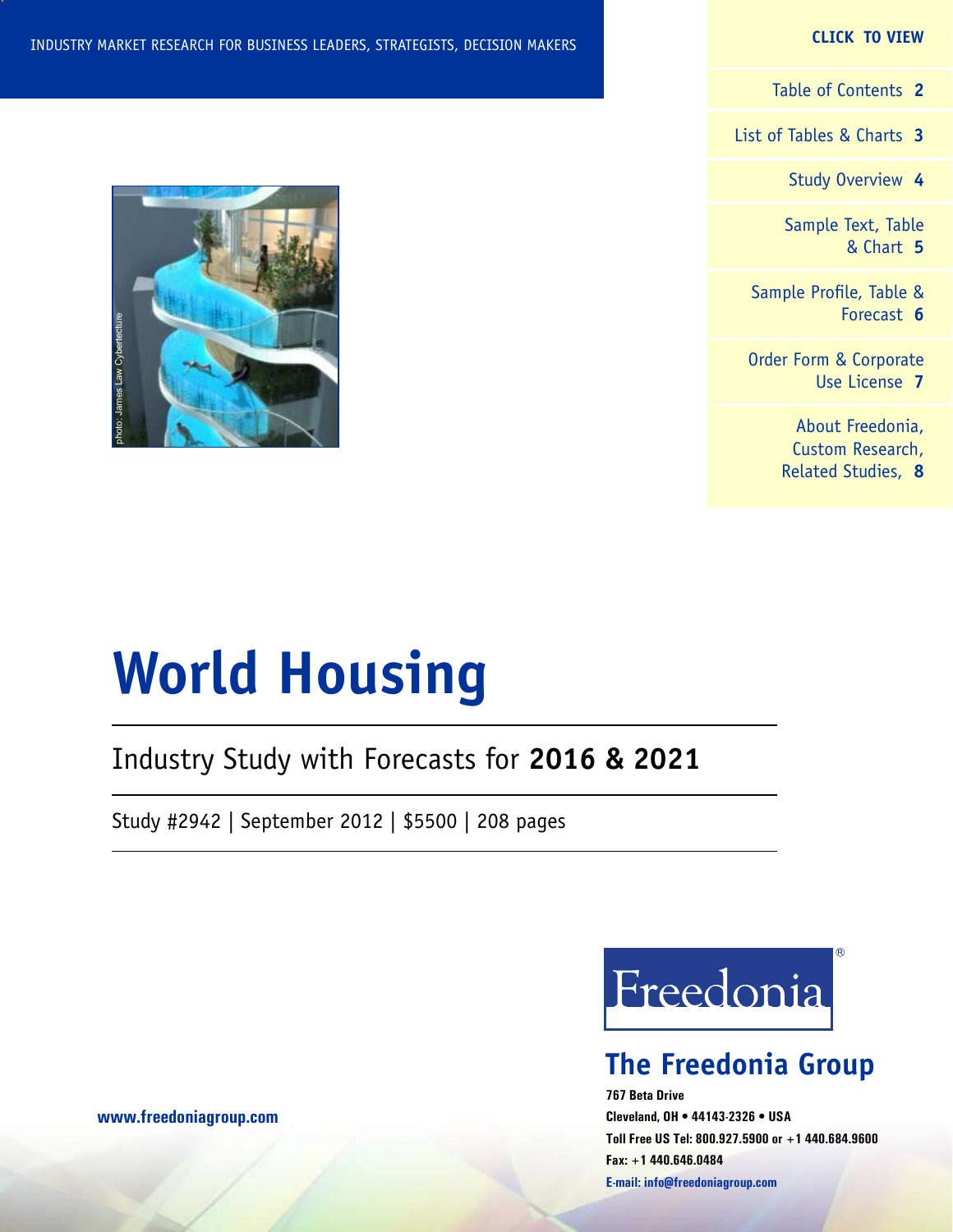## **World Housing**

Industry Study with Forecasts for *2011 & 2016*

## <span id="page-1-0"></span>**Table of Contents**

## Executive Summary

## Market EnvironmenT

| General                        |  |
|--------------------------------|--|
| World Economic Overview5       |  |
| Recent Historical Trends5      |  |
| World Economic Outlook7        |  |
| World Demographic Overview  11 |  |
|                                |  |
| Urban Population 13            |  |
|                                |  |
| World Residential Building     |  |
| Construction Expenditures 17   |  |
| Legislation & Regulatory       |  |
|                                |  |
|                                |  |

## **OVERVIEW**

| Housing Stock by Region 22       |  |
|----------------------------------|--|
| Housing Stock by Housing Type 27 |  |
| New Housing Demand by Region29   |  |
| New Housing Demand               |  |
| by Housing Type  31              |  |

## NORTH AMERICA

## WESTERN EUROPE

| Other Western Europe  87 |  |
|--------------------------|--|
|                          |  |

## ASIA/PACIFIC

| Other Asia/Pacific  140 |  |
|-------------------------|--|

## OTHER REGIONS

| Central & South America  148      |
|-----------------------------------|
|                                   |
|                                   |
| Other Central & South America 162 |
| Eastern Europe  167               |
|                                   |
|                                   |
| Other Eastern Europe 181          |
|                                   |
|                                   |
|                                   |
| Other Africa/Mideast  202         |
|                                   |

## **List of Tables/Charts**

## Executive Summary

|  |  | 1 Summary Table3 |  |
|--|--|------------------|--|
|--|--|------------------|--|

### Market EnvironmenT

| 1 World Gross Domestic           |
|----------------------------------|
| Product by Region  11            |
| 2 World Population by Region  13 |
| 3 World Urban Population         |
| by Region  15                    |
| 4 World Households by Region  17 |
| 5 World Residential Building     |
| Construction Expenditures        |
| by Region  19                    |
|                                  |

### **OVERVIEW**

| 1 World Housing Stock by Region25 |
|-----------------------------------|
| Cht World Housing Stock           |
| by Region, 2011  26               |
| Cht World Growth in Households &  |
| Housing Stock, 2001-2021 26       |
|                                   |

2 World Housing Stock by Type.......... 28 3 World New Housing Units by Region ......................... 30 Cht World New Housing Units by Region, 2016 ........................ 31 4 World New Housing Units by Type ............................ 33

Freedonia

### NORTH AMERICA

|   | 1 North America: Housing Stock  36 |
|---|------------------------------------|
|   | Cht North America: Growth in       |
|   | Households & Housing               |
|   | Stock, 2001-2021 37                |
|   | 2 North America: New               |
|   | Housing Units 39                   |
|   | 3 United States: Housing Stock  42 |
|   | Cht United States: Growth in       |
|   | Households & Housing               |
|   | Stock, 2001-2021 43                |
|   | 4 United States: New               |
|   | Housing Units 45                   |
|   | 5 Canada: Housing Stock  48        |
|   | Cht Canada: Growth in              |
|   | Households & Housing               |
|   | Stock, 2001-2021 49                |
|   | 6 Canada: New Housing Units 51     |
| 7 | Mexico: Housing Stock  54          |
|   | Cht Mexico: Growth in Households & |
|   | Housing Stock, 2001-2021 55        |
|   | 8 Mexico: New Housing Units  57    |
|   |                                    |

### WESTERN EUROPE

| 1 Western Europe: Housing Stock 60 |
|------------------------------------|
| Cht Western Europe: Growth in      |
| Households & Housing               |
|                                    |
| 2 Western Europe: New              |
| Housing Units 63                   |
| 3 Germany: Housing Stock 65        |
| Cht Germany: Growth in             |
| Households & Housing               |
|                                    |
| Stock, 2001-2021 66                |
| 4 Germany: New Housing Units 67    |
| 5 France: Housing Stock 70         |
| Cht France: Growth in              |
| Households & Housing               |
| Stock, 2001-202171                 |

## [Click here to purchase online](http://www.freedoniagroup.com/DocumentDetails.aspx?Referrerid=FM-Bro&StudyID=2942)

## **Page 2 [Order now, click here!](#page-6-0)**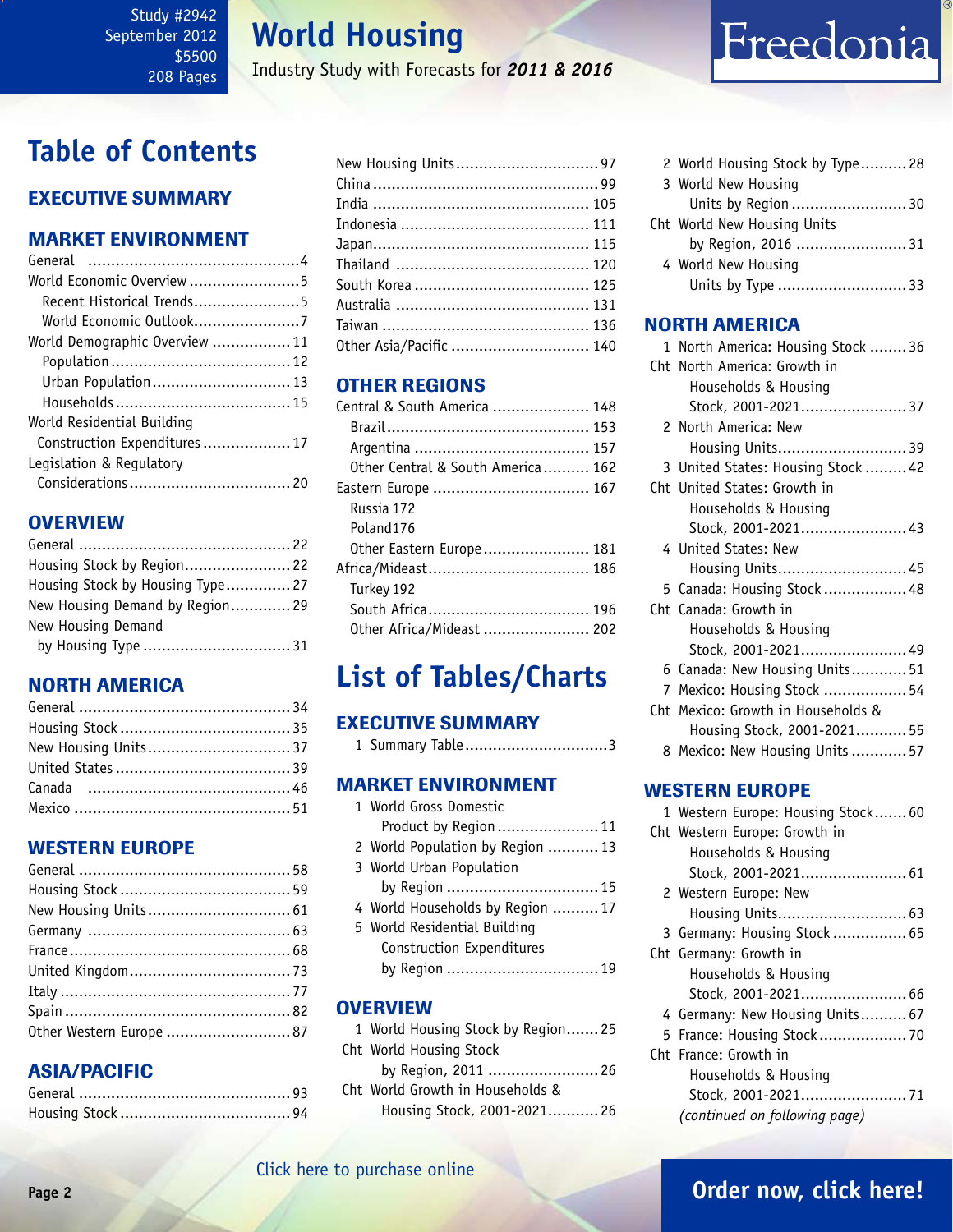## **World Housing**

Industry Study with Forecasts for *2011 & 2016*

<span id="page-2-0"></span>

|  |  | <b>List of Tables/Charts</b> |
|--|--|------------------------------|
|--|--|------------------------------|

*(continued from previous page)*

| 6 France: New Housing Units 72    |
|-----------------------------------|
| 7 United Kingdom: Housing Stock75 |
| Cht United Kingdom: Growth in     |
| Households & Housing              |
| Stock, 2001-202176                |
| 8 United Kingdom:                 |
| New Housing Units  77             |
| 9 Italy: Housing Stock  80        |
| Cht Italy: Growth in Households & |
| Housing Units, 2001-202181        |
| 10 Italy: New Housing Units  82   |
| 11 Spain: Housing Stock  85       |
| Cht Spain: Growth in Households & |
| Housing Stock, 2001-202186        |
| 12 Spain: New Housing Units87     |
| 13 Other Western Europe:          |
| Housing Stock 90                  |
| Cht Other Western Europe: Growth  |
| in Households & Housing           |
| Stock, 2001-202191                |
| 14 Other Western Europe:          |
| New Housing Units  92             |

### ASIA/PACIFIC

| 1 Asia/Pacific: Housing Stock 96       |
|----------------------------------------|
| Cht Asia/Pacific: Growth in Households |
| & Housing Stock, 2001-2021 97          |
| 2 Asia/Pacific: New Housing Units 98   |
| 3 China: Housing Stock  102            |
| Cht China: Growth in Households &      |
| Housing Stock, 2001-2021 103           |
| 4 China: New Housing Units 105         |
| 5 India: Housing Stock 108             |
| Cht India: Growth in Households &      |
| Housing Stock, 2001-2021 109           |
| 6 India: New Housing Units  110        |
| 7 Indonesia: Housing Stock  113        |
| Cht Indonesia: Growth in Households &  |
| Housing Stock, 2001-2021 114           |
| 8 Indonesia: New Housing Units  115    |
| 9 Japan: Housing Stock 118             |
| Cht Japan: Growth in Households &      |
| Housing Stock, 2001-2021 119           |
| 10 Japan: New Housing Units  120       |
| 11 Thailand: Housing Stock  123        |

| Cht Thailand: Growth in               |
|---------------------------------------|
| Households & Housing                  |
| Stock, 2001-2021 124                  |
| 12 Thailand: New Housing Units 125    |
| 13 South Korea: Housing Stock  128    |
| Cht South Korea: Growth in            |
| Households & Housing                  |
| Stock, 2001-2021 129                  |
| 14 South Korea: New Housing Units 130 |
| 15 Australia: Housing Stock 133       |
| Cht Australia: Growth in Households   |
| & Housing Stock, 2001-2021 134        |
| 16 Australia: New Housing Units  135  |
| 17 Taiwan: Housing Stock  138         |
| Cht Taiwan: Growth in Households &    |
| Housing Stock, 2001-2021 139          |
| 18 Taiwan: New Housing Units  140     |
| 19 Other Asia/Pacific:                |
| Housing Stock  143                    |
| Cht Other Asia/Pacific: Growth        |
| in Households & Housing               |
| Stock, 2001-2021 144                  |
| 20 Other Asia/Pacific: New            |
| Housing Units 145                     |
| 21 Other Asia/Pacific: Housing        |
| Stock & New Housing                   |
| Units by Country  147                 |
| <b>OTHER REGIONS</b>                  |
| 1 Central & South America:            |

### Housing Stock ......................... 150 Cht Central & South America: Growth in Households & Housing Stock, 2001-2021......... 151 2 Central & South America: New Housing Units................... 152 3 Brazil: Housing Stock .................. 155 Cht Brazil: Growth in Households & Housing Stock, 2001-2021......... 156 4 Brazil: New Housing Units............ 157 5 Argentina: Housing Stock............. 160 Cht Argentina: Growth in Households ...... & Housing Stock, 2001-2021...... 161 6 Argentina: New Housing Units ...... 162 7 Other Central & South America: Housing Stock ......................... 164 Cht Other Central & South America: Growth in Households & Housing Stock, 2001-2021......... 165

# Freedonia

| 8  | Other Central & South America:                                      |
|----|---------------------------------------------------------------------|
|    | New Housing Units 166                                               |
| 9  | Eastern Europe:                                                     |
|    | Housing Stock  169                                                  |
|    | Cht Eastern Europe: Growth in                                       |
|    | Households & Housing                                                |
|    | Stock, 2001-2021 170                                                |
|    | 10 Eastern Europe: New                                              |
|    | Housing Units 171                                                   |
| 11 | Russia: Housing Stock  174                                          |
|    | Cht Russia: Growth in Households &                                  |
|    | Housing Stock, 2001-2021 175                                        |
|    | 12 Russia: New Housing Units 176                                    |
|    | 13 Poland: Housing Stock 179                                        |
|    | Cht Poland: Growth in Households &                                  |
|    | Housing Stock, 2001-2021 180                                        |
|    | 14 Poland: New Housing Units  181                                   |
|    | 15 Other Eastern Europe:                                            |
|    | Housing Stock  184                                                  |
|    | Cht Other Eastern Europe: Growth                                    |
|    | in Households & Housing                                             |
|    | Stock, 2001-2021 185                                                |
|    | 16 Other Eastern Europe:                                            |
|    | New Housing Units 186                                               |
|    | 17 Africa/Mideast: Housing Stock 189                                |
|    |                                                                     |
|    |                                                                     |
|    | Cht Africa/Mideast: Growth in<br>Households & Housing               |
|    | Stock, 2001-2021 190                                                |
|    |                                                                     |
|    | 18 Africa/Mideast: New<br>Housing Units 191                         |
|    |                                                                     |
|    | 19 Turkey: Housing Stock  194<br>Cht Turkey: Growth in Households & |
|    | Housing Stock, 2001-2021 195                                        |
|    | 20 Turkey: New Housing Units 196                                    |
|    | 21 South Africa: Housing Stock 199                                  |
|    | Cht South Africa: Growth in                                         |
|    | Households & Housing                                                |
|    | Stock, 2001-2021 200                                                |
|    | 22 South Africa: New                                                |
|    | Housing Units 201                                                   |
|    | 23 Other Africa/Mideast:                                            |
|    | Housing Stock  204                                                  |
|    | Cht Other Africa/Mideast: Growth                                    |
|    | in Households & Housing                                             |
|    | Stock, 2001-2021 205                                                |
|    | 24 Other Africa/Mideast:                                            |
|    | New Housing Units  206                                              |
|    | 25 Other Africa/Mideast: Housing                                    |
|    | Stock & New Housing                                                 |

#### [Click here to purchase online](http://www.freedoniagroup.com/DocumentDetails.aspx?Referrerid=FM-Bro&StudyID=2942)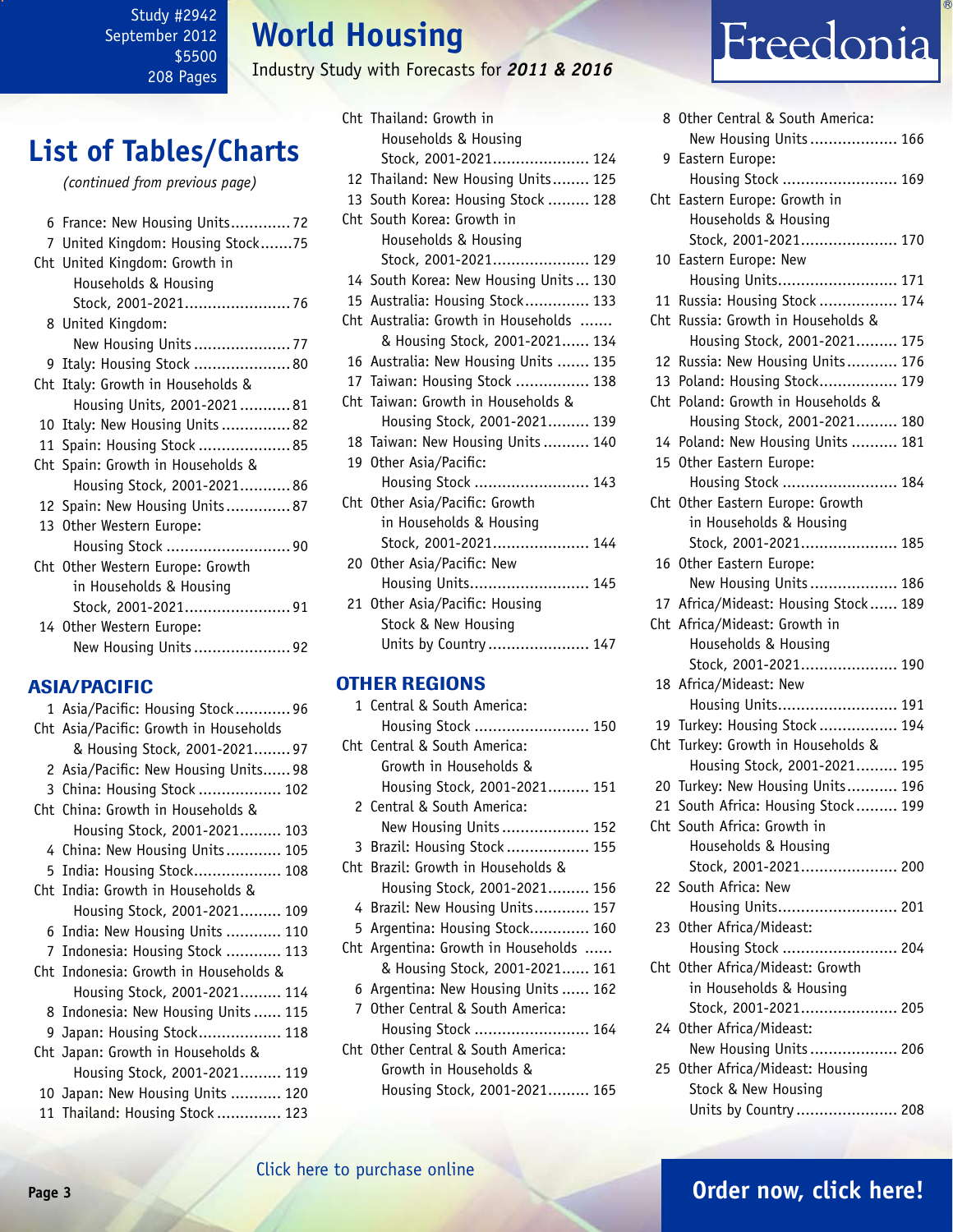## **World Housing**

Industry Study with Forecasts for *2011 & 2016*

## <span id="page-3-0"></span>*Ongoing rural-to-urban migration and increasing household formation in developing countries will spur construction of new housing units, particularly in the Asia/Pacific and Africa/Mideast regions.*

## **World demand to rise 3.5% annually through 2016**

Demand for housing is projected to spur the construction of 60.5 million new housing units in 2016, an increase of 3.5 percent per annum. Ongoing rural-tourban migration and increases in the number of households in developing countries will spur construction of new housing units through 2016. Such urbanization and household formation will generate particularly strong demand for housing in the Asia/Pacific and Africa/ Mideast regions. The Asia/Pacific region will account for 62 percent of the world's new housing units in 2016, with the Africa/Mideast region comprising an additional 20 percent of the world total.

## **Industrialized countries to see fastest growth**

The strongest annual growth in construction will be in industrialized countries that had depressed housing markets in 2011. For most of these countries, the impressive growth rates will still leave the 2016 level of construction below that of a decade earlier, prior to the global financial crisis and resulting recession. In the US, for example, although new housing construction will advance over 18 percent per year to 1.5 million units in 2016, this figure will represent only 70 percent of the construction activity in 2006. Western Europe will also experience robust growth in new housing construction over the forecast period, rising 6.3 percent per annum to 1.8



million units, which will be roughly twothirds of the level in 2006.

## **Multifamily housing units to outpace single-family**

Multifamily housing units will record faster gains in new construction through 2016 than will single-family units. Increasing urbanization in developing countries will contribute to the trend. In the Africa/Mideast region, for instance, growth in multifamily housing unit construction will accelerate to 4.4 percent per year through 2016. In that region and worldwide, however, singlefamily housing units will continue to constitute a majority of new housing construction.

## **World housing stock to reach 2.1 billion units**

Freedonia

The world housing stock was approaching two billion units in 2011, roughly one percent larger than the number of households. The world stock of housing is expected to increase 1.8 percent per annum through 2016 to 2.1 billion units, a deceleration from the 2001-2011 period as new household formation slows. The most rapid increases in the housing stock will be in the Africa/ Mideast region, fueled by above-average population growth. Gains will be driven both by new household formation and by efforts to expand the availability of housing for families who currently share space in one house.

Copyright 2012 The Freedonia Group, Inc.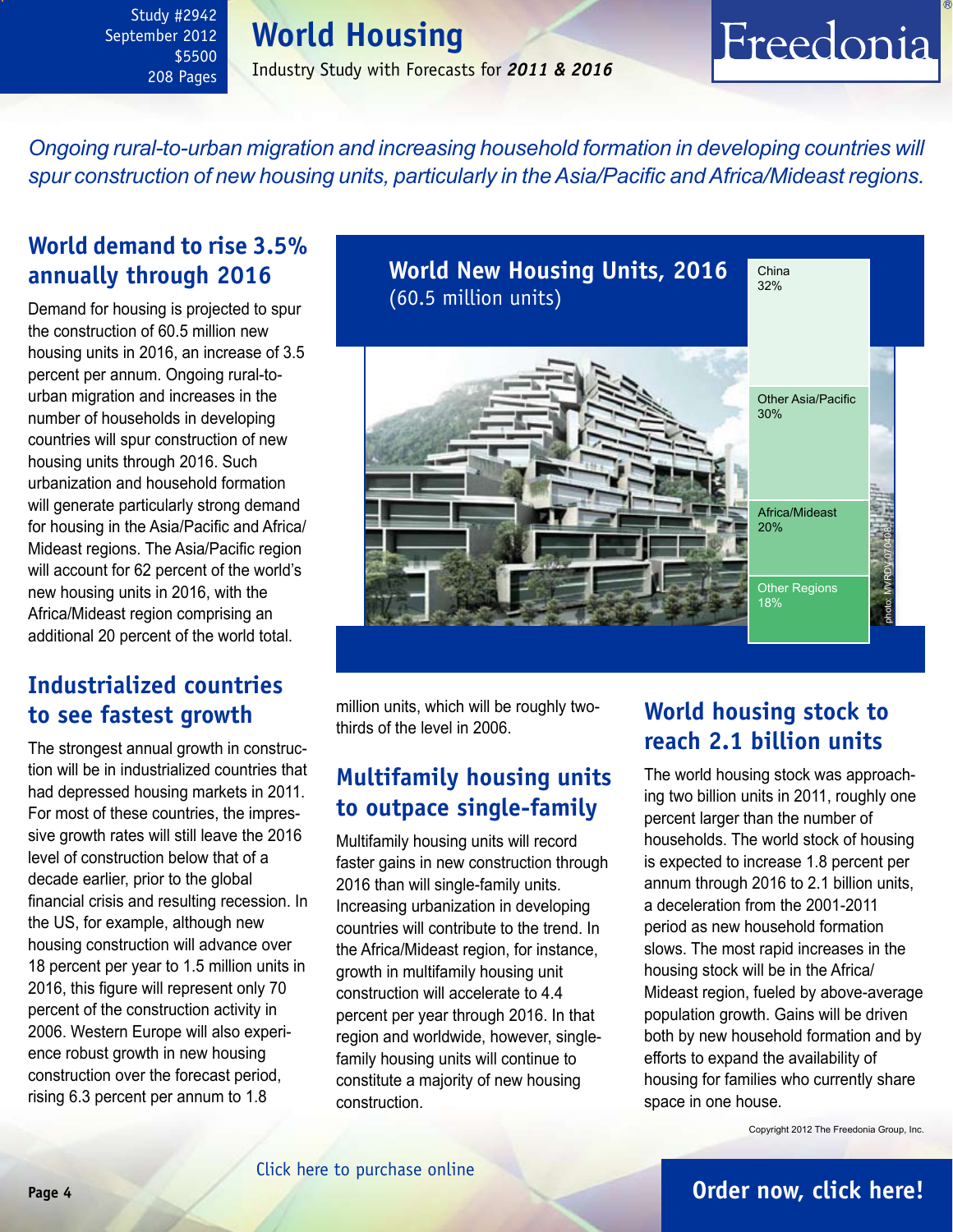**World Housing**

Industry Study with Forecasts for *2011 & 2016*

l

Population

Households

persons per household

stock per household

Single-Family Multifamily

sq meters/unit

Existing Floor Space (bil sq meters)

## <span id="page-4-0"></span>**Sample Text, Table & Chart**

## **TABLE VI-3 CHINA: HOUSING STOCK (millions)**

**sample**

Freedonia

Item 2001 2006 2011 2016 2021

Housing Stock<br>
3ingle-Family **TABLE** 

## **China: Housing Stock**

**asia/pacific**

China's housing stock reached 406 million units in  $2011$  Housing Stock tal floor space of 39.7 billion square meters. Single-family h held a larger but declining share of the total stock, about  $56$  p 2011, down from 59 percent in 2001. Over the last decade, the housing from the housing of the housing of the housing of the housing of the housing of the housing of the housing of the housing of the housing of the housing stock has grown steadily, both in terms of units and floor area. have been supported by healthy new housing construction ac this span. However, a large number of existing homes were between 2001 and 2011 because of their poor condition (due factors as age, inferior construction quality, or inadequate ma

The vast majority of these were, however, replaced by newer structures (often with more floors) containing a larger number of housing units than the original buildings.

The number of units in China's housing stock is forecast to grow

population and household growth. **text sample**

? million, a slightly more Growth will be restrained spending and an increase in ty needing to be demolished. ome levels, government effural and urban residents, and

hits in China will rise through **1ster than the minimal** 

projected for single-family housing over the same span. Such gains will result from massive spending on new multifamily construction, almost seven times that for single family housing Moreover, expansion of urban industrial areas will result in of millions of single-family farmhouses as cities and towns of what was once agricultural land. However, single-family house still acccount for 52 percent of the stock of housing units in 2016.



## **Page 5 [Order now, click here!](#page-6-0)**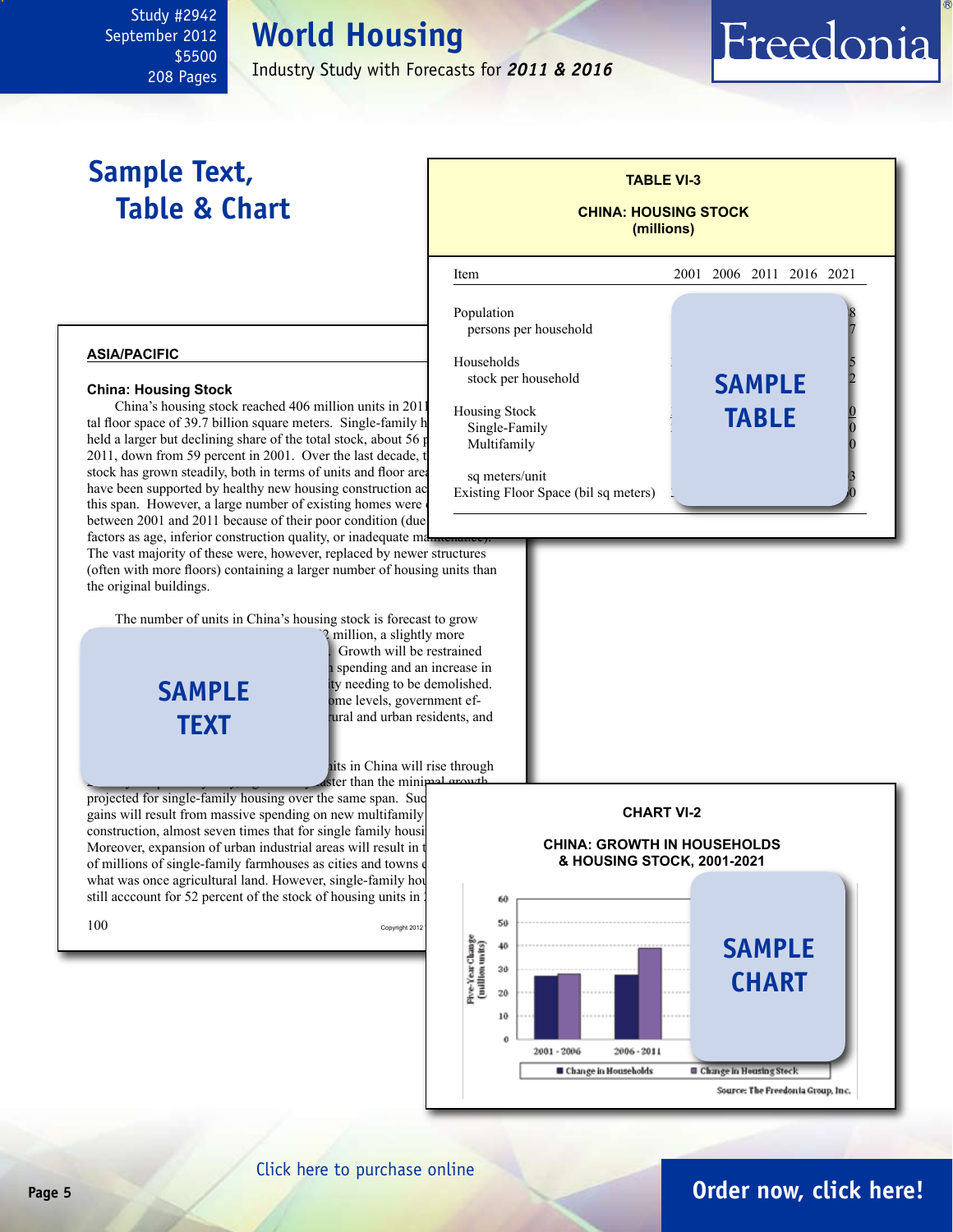**World Housing** Industry Study with Forecasts for *2011 & 2016*

## <span id="page-5-0"></span>**Sample Page, Table & Forecast**

"The average size of new multifamily units in China grew between 2001 and 2011, benefiting from rising household incomes and from government efforts to increase per capita living space. The privatization of home ownership resulted in a substantial increase in construction of larger, higher-end apartments. Gains in new multifamily unit sizes are forecast to continue through 2016, boosting the total floor space per housing unit to 116 square meters, one-quarter higher than the world average." --Section VI, pg. 103

#### **asia/pacific**

#### **China: New Housing Units**

Construction of new housing percent per year through 2016 less than one-half the pace during the 2011 percent as  $\frac{1}{2}$ hold formation slows. Noneth urban areas will result in subs. of China's housing market and level of housing construction : represent one-third of the wor

## **sample text**

Freedonia

Multifamily units will en  $2016$ , with new units reaching

cent. Advances will be driven by rising personal income levels. As multifamily housing represents by far the dominant residential housing type in urban China, further urban migration will also be a primary contributor to multifamily housing construction market growth. Government efforts to improve living conditions for low income earners in urban areas and to raise land usage efficiency in rural areas will bring further gains. However, new multifamily homes will remain beyond the financial reach of many consumers, and slowing population and household growth will constrain future increases in demand.

Construction of single-family housing units in China is forecast to



## **Page 6 [Order now, click here!](#page-6-0)**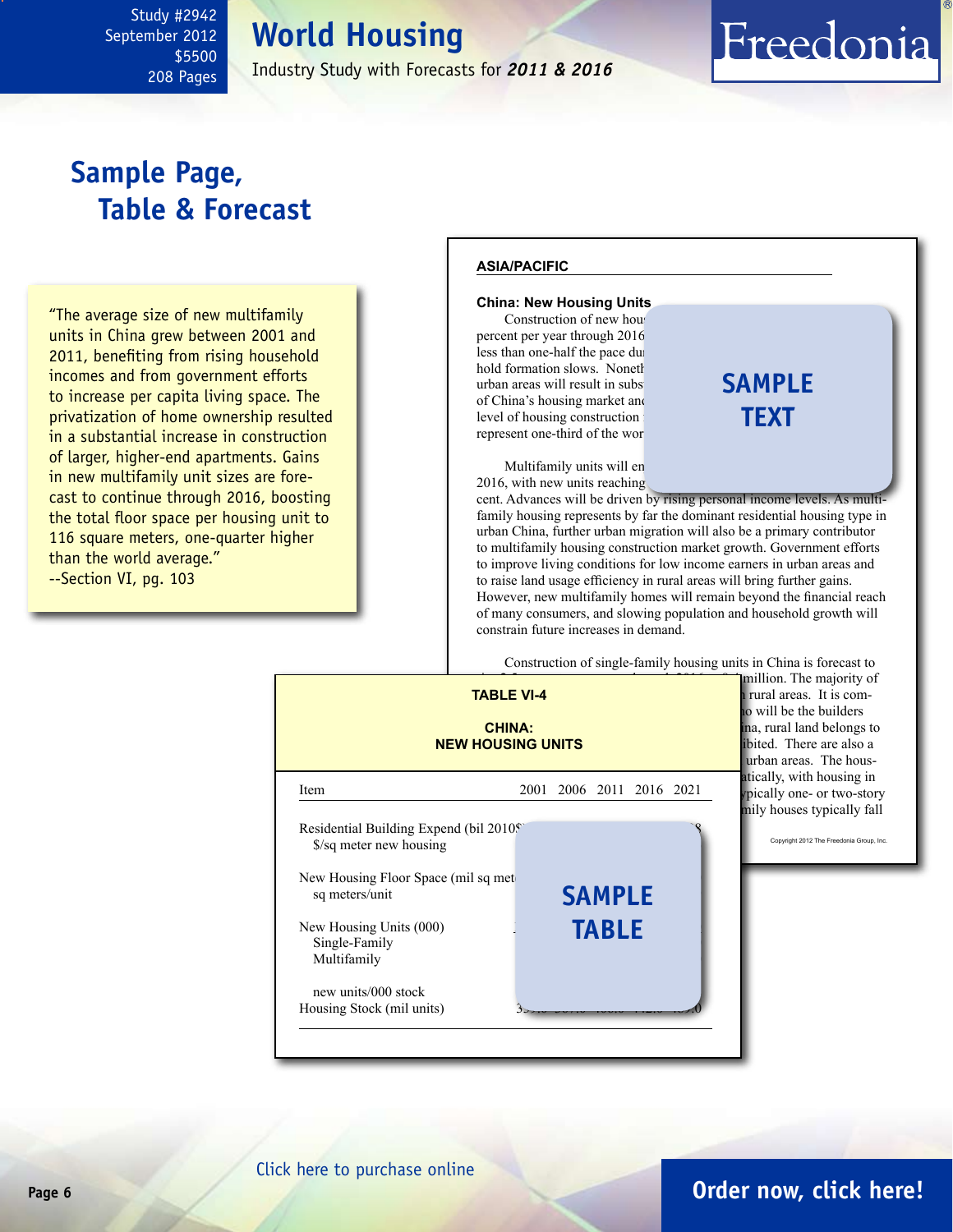## <span id="page-6-0"></span>**ORDER INFORMATION**

**Five Convenient Ways to Order**

INDUSTRY MARKET RESEARCH FOR BUSINESS LEADERS, STRATEGISTS, DECISION MAKERS

# Freedonia

**ONLINE: [www.freedoniagroup.com](http://www.freedoniagroup.com/DocumentDetails.aspx?Referrerid=FM-Bro&StudyID=2942)**

**MAIL: Print out and complete the order form and send to The Freedonia Group (see address at the bottom of this form)**

**PHONE: Call toll free, 800.927.5900 (US) or +1 440.684.9600**

**FAX: +1 440.646.0484 (US)**

**EMAIL: [info@freedoniagroup.com](mailto:info@freedoniagroup.com)**

#### **Free Handling & Shipping**

**There is NO charge for handling or UPS shipping in the US. Expect delivery in 3 to 5 business days. Outside the US, Freedonia provides free airmail service. Express delivery is available at cost.**

#### **Orders Outside of the US**

**Checks must be made payable in US funds, drawn against a US bank and mailed directly to The Freedonia Group. For wire transfers please contact our customer service department at info@ freedoniagroup.com. Credit cards accepted.**

#### **Credit Card Orders**

**For convenience, Freedonia accepts American Express, MasterCard or Visa. Credit card purchases must include account number, expiration date and authorized signature.**

#### **Save 15%**

**If you order three (3) different titles at the same time, you can receive a 15% discount. If your order is accompanied by a check or wire transfer, you may take a 5% cash discount (discounts do not apply to Corporate Use Licenses).**

#### **Corporate Use License**

**Now every decision maker in your organization can act on the key intelligence found in all Freedonia studies. For an additional \$2600, companies receive unlimited use of an electronic version (PDF) of the study. Place it on your intranet, e-mail it to coworkers around the world, or print it as many times as you like,** 

#### [Click here to learn more about](http://www.freedoniagroup.com/pdf/FreedoniaCULBro.pdf)  [the Corporate Use License](http://www.freedoniagroup.com/pdf/FreedoniaCULBro.pdf)

| <b>ORDER FORM</b><br><b>F-WEB.2942</b>                                                                                                                                                                                         |                                                                                                                                                                                                                                    |
|--------------------------------------------------------------------------------------------------------------------------------------------------------------------------------------------------------------------------------|------------------------------------------------------------------------------------------------------------------------------------------------------------------------------------------------------------------------------------|
|                                                                                                                                                                                                                                |                                                                                                                                                                                                                                    |
|                                                                                                                                                                                                                                |                                                                                                                                                                                                                                    |
|                                                                                                                                                                                                                                |                                                                                                                                                                                                                                    |
| Corporate Use License (add to study price) *<br>$+$ \$2600                                                                                                                                                                     | Company <u>example and the company</u> and the company of the company of the company of the company of the company of the company of the company of the company of the company of the company of the company of the company of the |
| Additional Print Copies @ \$600 each *                                                                                                                                                                                         |                                                                                                                                                                                                                                    |
| Total (including selected option) \$____________                                                                                                                                                                               |                                                                                                                                                                                                                                    |
| □ Enclosed is my check (5% discount) drawn on a US bank and payable to<br>The Freedonia Group, Inc., in US funds (Ohio residents add 7.75% sales tax)                                                                          | Street $\frac{1}{(No PO Box please)}$                                                                                                                                                                                              |
|                                                                                                                                                                                                                                |                                                                                                                                                                                                                                    |
| □ Bill my company □ American Express □ MasterCard □ Visa                                                                                                                                                                       |                                                                                                                                                                                                                                    |
| <b>MM</b><br>YY                                                                                                                                                                                                                |                                                                                                                                                                                                                                    |
|                                                                                                                                                                                                                                |                                                                                                                                                                                                                                    |
| <b>Expiration Date</b><br>Credit Card #                                                                                                                                                                                        |                                                                                                                                                                                                                                    |
|                                                                                                                                                                                                                                |                                                                                                                                                                                                                                    |
| Signature experience and the state of the state of the state of the state of the state of the state of the state of the state of the state of the state of the state of the state of the state of the state of the state of th |                                                                                                                                                                                                                                    |
|                                                                                                                                                                                                                                |                                                                                                                                                                                                                                    |

**\* Please check appropriate option and sign below to order an electronic version of the study.**

#### **Corporate Use License Agreement**

**The above captioned study may be stored on the company's intranet or shared directory, available to company employees. Copies of the study may be made, but the undersigned represents that distribution of the study will be limited to employees of the company.**

#### **Individual Use License Agreement**

**The undersigned hereby represents that the above captioned study will be used by only \_\_\_ individual(s) who are employees of the company and that the study will not be loaded on a network for multiple users. In the event that usage of the study changes, the Company will promptly notify Freedonia of such change and will pay to Freedonia the appropriate fee based on Freedonia's standard fee schedule then in effect. Note: Entire company corporate use license, add \$2600; one additional user, add \$600; two additional users, add \$1200; three additional users, add \$1800.**

**Signature Signature**

**The Freedonia Group, Inc. 767 Beta Drive • Cleveland, OH • 44143-2326 • USA • [Web site: www.freedoniagroup.com](http://www.freedoniagroup.com/Home.aspx?ReferrerId=FM-Bro) Tel US: 800.927.5900 or +1 440.684.9600 • Fax: +1 440.646.0484 • [e-mail: info@freedoniagroup.com](mailto:info@freedoniagroup.com)**